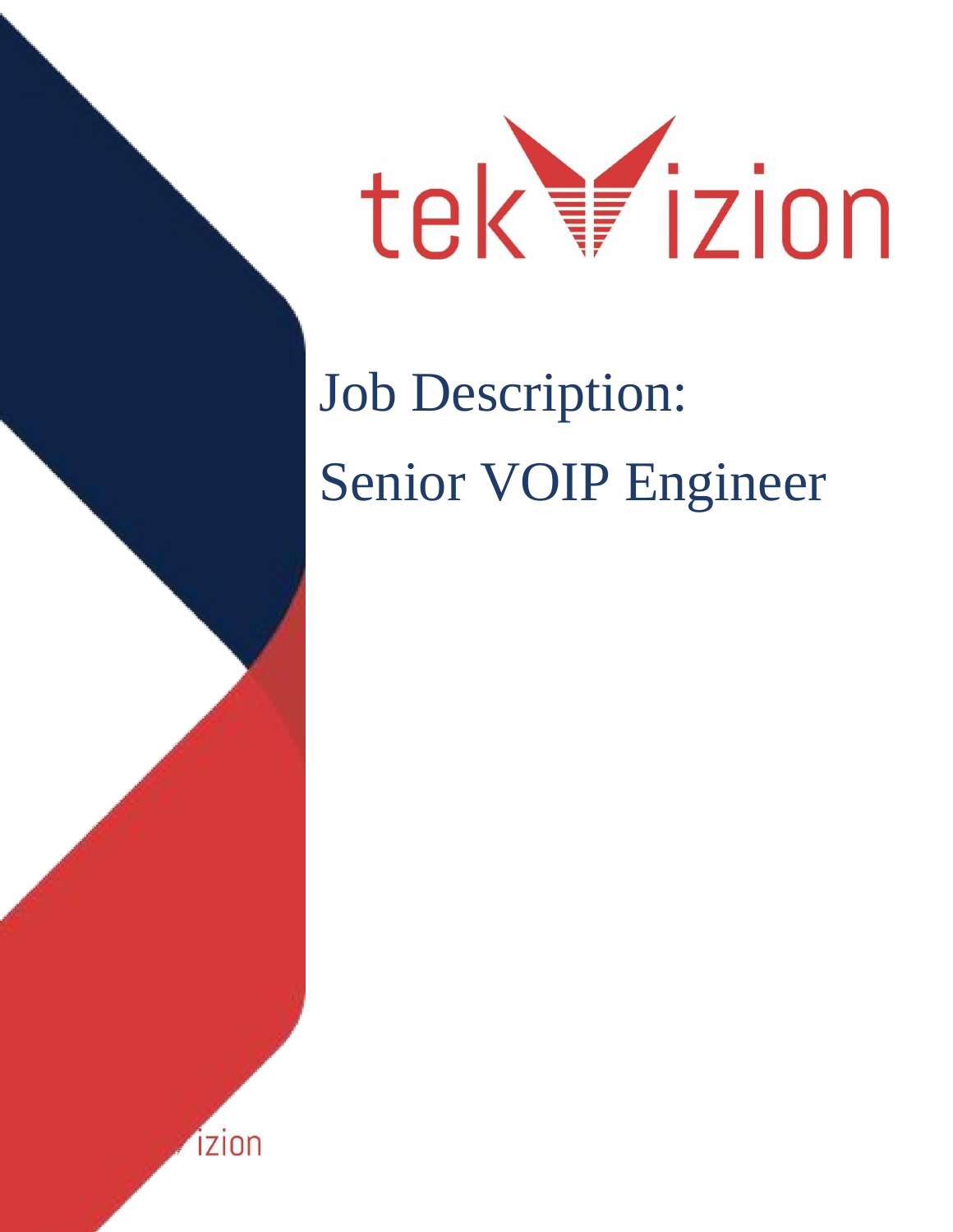## **Requirement for Senior VOIP Engineer:**

**Job Location:** Chennai

**Experience:** 7 to 10 yrs. Exp

**Notice period:** Immediate or Expected to join within 2 months.

**Compensation:** Best in the Industry.

**Interested Associates can share their CV t[o mrponnala@tekvizion.com](file:///C:/Users/mrponnala/Desktop/mrponnala@tekvizion.com)**

#### **Senior VOIP Engineer:**

**tekVizion,** an industry leader in validating, certifying and automating communications and collaboration is seeking a highly qualified Unified Communications professional. The candidate must be independent, highly motivated and willing to collaborate with a high performance team. Candidate should be able to prioritize and manage projects from design through implementation, testing and documentation. Position requires a minimum of 5-8 years of hands-on expertise with enterprise class business communication systems, solutions and technologies.

Responsibilities:

- Design and implement custom collaboration solutions
- Deploy, configure and test customer solutions end to end
- Document test results and provide configuration guides
- Analyze and troubleshoot internal and external VOIP issues
- $\bullet$  Develop test plans  $\&$  test solutions
- Develop configuration and maintenance procedures
- Deploy and support automation tools
- Regression test automation platform
- Troubleshoot and document deployment/greenfield issues
- Collaborate with cross functional teams
- Support lab infrastructure including upgrades and patching
- Provide subject matter expertize as required
- Research new technologies, solutions
- Provide feedback on continuous improvement

#### **Successful candidate should have knowledge and experience in the following areas:**

- Enterprise voice and Data Center expertise working with collaboration platforms & solutions
- Proven track record working with leading unified collaboration systems like Cisco, Microsoft, Avaya, Mitel
- Hands-on experience with Session Border Controllers and Voice Gateways
- Expertise using collaboration gateways like Cisco Expressway
- Expert level knowledge of VOIP protocols such as SIP, RTP/SRTP including TLS
- Very good knowledge of protocol and packet analysis
- Experience working with switching and routing protocols
- Experienced in virtualization platforms VMWare and Hyper-V
- Strong understanding of NAT traversal for VOIP
- Strong understanding of H.323, MGCP & ISDN
- Connectivity using copper/fiber, ISDN, T1, wireless
- Background in cloud based communication solutions like Office 365